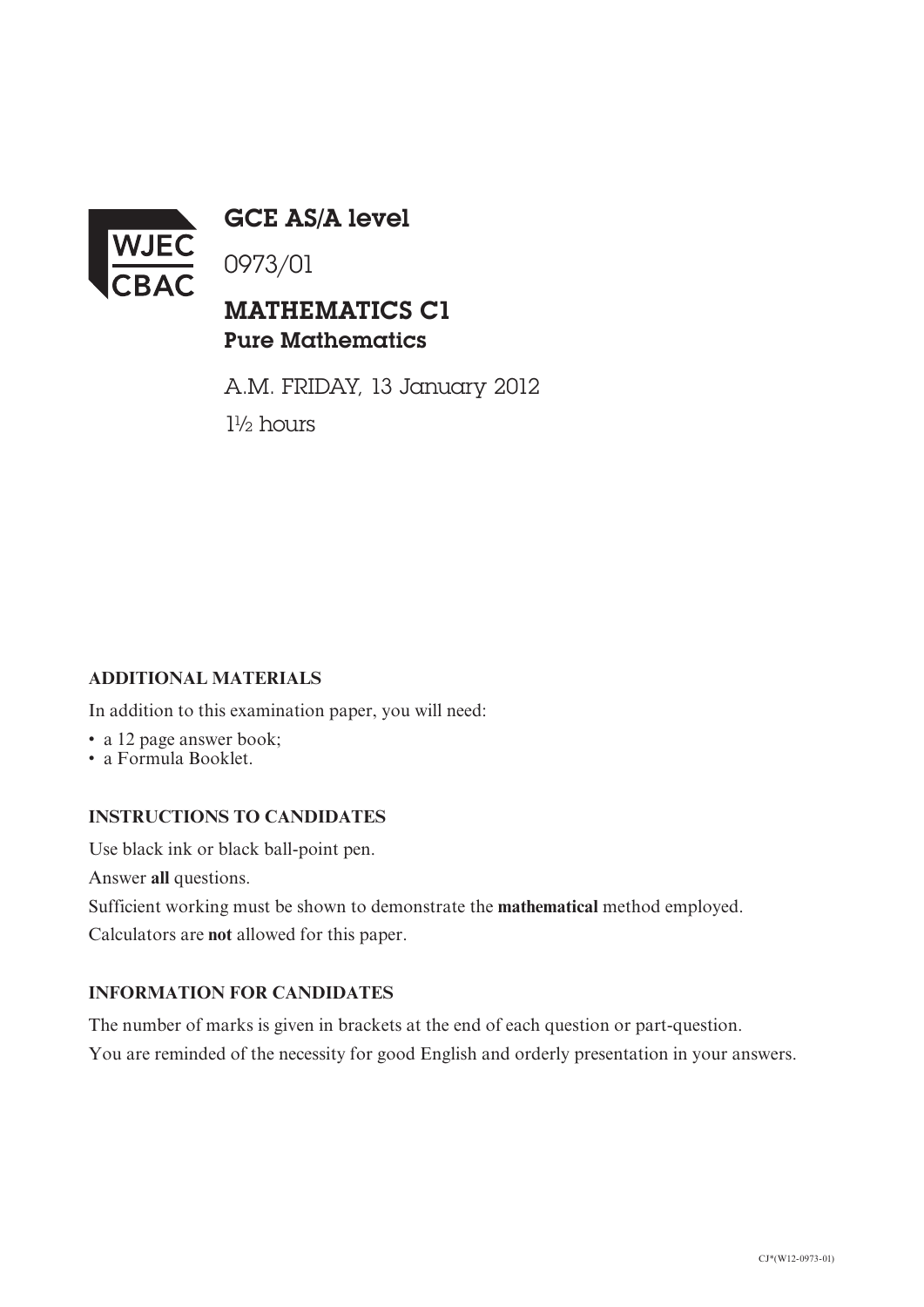- **1.** The points *A, B, C, D* have coordinates (**–**5, 14), (1, 2), (5, 4), (3, 8) respectively.
	- *(a)* (i) Show that *AB* and *CD* are parallel.
		- (ii) Find the equation of *AB*.
		- (iii) The line *L* passes through the point *D* and is perpendicular to *AB*. Show that *L* has equation

$$
x - 2y + 13 = 0.
$$
 [8]

- *(b)* The lines *L* and *AB* intersect at the point *E*.
	- (i) Find the coordinates of *E*.
	- (ii) Calculate the length of *EF*, where *F* denotes the mid-point of *AB*. [6]
- **2.** Simplify

(a) 
$$
\frac{9+4\sqrt{2}}{5+3\sqrt{2}}
$$
, [4]

(b) 
$$
\left(\sqrt{8} \times \sqrt{10}\right) + \frac{\sqrt{90}}{\sqrt{2}} - \frac{30}{\sqrt{5}}
$$
 [4]

- **3.** The curve *C* has equation  $y = 2x^2 8x + 13$ . The point *P*, whose *x*-coordinate is 3, lies on the curve *C*. Find the equation of the **normal** to *C* at  $\hat{P}$ . [6]
- **4.** *(a)* Use the binomial theorem to expand  $\left(x + \frac{3}{x}\right)^4$ , simplifying each term of the expansion. [4]
	- *(b)* The coefficient of  $x^2$  in the expansion of  $(1 + 2x)^n$  is 760. Given that *n* is a positive integer, find the value of *n*. [3]
- **5.** *(a)* Express  $3x^2 6x + 5$  in the form  $a(x + b)^2 + c$ , where *a*, *b* and *c* are constants whose values are to be found. [3]
	- *(b)* **Use your answer to part** *(a)* to find the greatest value of

$$
\frac{1}{3x^2 - 6x + 11} \tag{2}
$$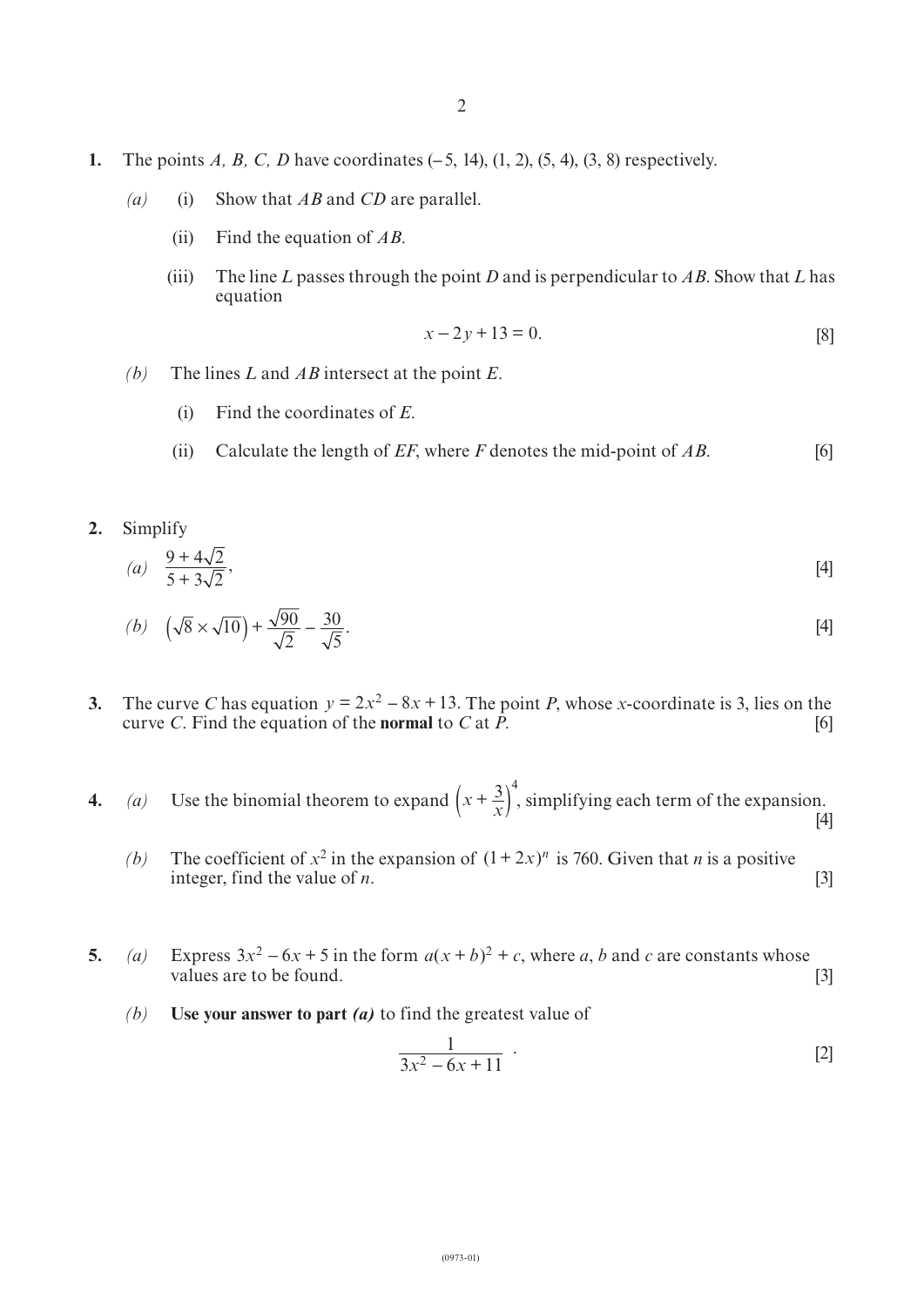**6.** Given that the quadratic equation

 $(k+6)x^{2} + 4x + (k+3) = 0$ 

has no real roots, show that

$$
k^2 + 9k + 14 > 0.
$$

Find the range of values of *k* satisfying this inequality. [7]

7. (a) Given that 
$$
y = 8x^2 - 5x - 6
$$
, find  $\frac{dy}{dx}$  from first principles. [5]

(b) Given that 
$$
y = \frac{a}{x} + 10\sqrt{x}
$$
 and that  $\frac{dy}{dx} = 3$  when  $x = 4$ ,  
find the value of the constant a. [4]

**8.** *(a)* When  $ax^3 - 21x - 10$  is divided by  $x - 3$ , the remainder is 35. Write down an equation satisfied by  $a$  and hence show that  $a = 4$ . [2]  $ax^3 - 21x - 10$  *is divided by x - 3*  $a = 4$ 

(b) Factorise 
$$
4x^3 - 21x - 10
$$
. [5]

# **TURN OVER**